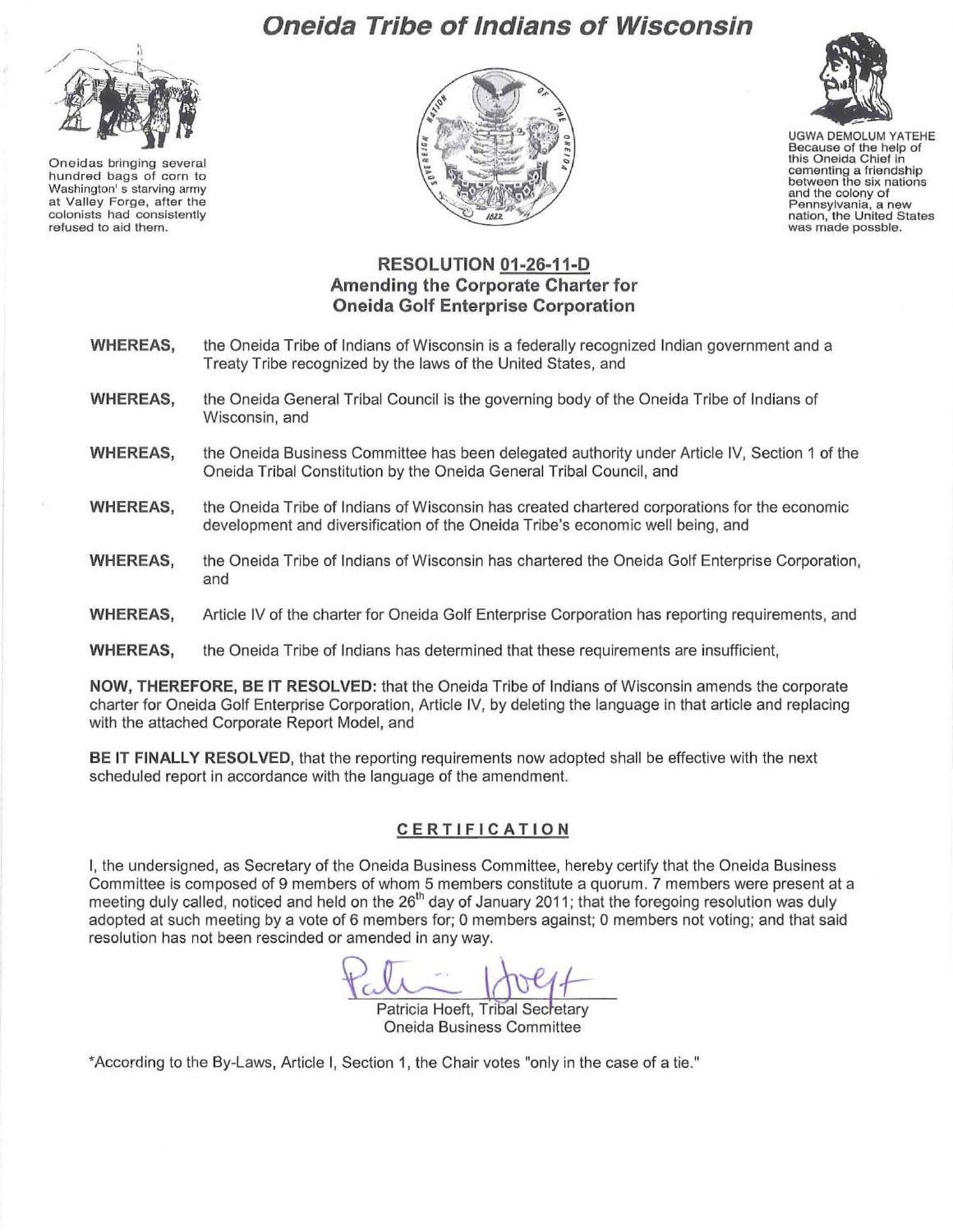### **CORPORATE REPORT MODEL**

The Secretary or other designated reporting officer of the Corporation shall file reports with the Oneida Business Committee and General Tribal Council in accordance with this Article. Reports shall be prepared at least annually to coincide with the annual meeting of General Tribal Council, with other reports quarterly to the Oneida Business Committee or as required by the Business Committee as the shareholder/member of the corporation.

### Section 1: Narrative Report

- (A) Definition: Narrative report is defined generally as contextual and non-financial information reported with financial information in order to provide understanding of the corporation's business done, market position, strategies, performance and future expectations. The Narrative report should include topics and information covering four broad categories of information, including **1)** Market overview; 2) Strategy and Structure of the Corporation; 3) Management of value of the Corporation; and **4)** Performance of the Corporation over the reporting period.
- (B) Components of Report: Narrative reports should include, but are not limited to, at a minimum, the following components in a comprehensive means for easy distribution and understanding:
	- a. Explanation of the core of the Corporation's business practices and market overview.
	- b. Explanation of the Corporation's current place within the market.
	- c. Explanation of the outlines of strategies by the Corporation for improved value in the market.
	- d. Explanation of the Corporation's relative performance vs. competitors and identification of key competitors within the market.
	- e. Explanation of any material changes or developments in the market or nature of business the Corporation is primarily engaged in since the last reporting period.
	- f. Identification of the primary goals and targets of the Corporation and progress made towards accomplishment of the same.
	- g. Identification of key elements for success in strategies given, including risks, resources and relations available and needed in order to successfully fulfill outlined strategies.
	- h. Identification of medium (two to five year) and long (greater than five year) prospects and sustainability of the Corporation given present status, strategies and risks.
	- 1. Explanation of market growth(if any) experienced by the Corporation, identifying sources of growth (i.e. organic growth through market share increase, volume of business increase, acquisition of competition or other assets, etc.).
	- j. Summary of the assets of the Corporation, including but not limited to its financial, physical, employee, customer, brand or intellectual property, and supply assets.
	- k. Summary and status update of any pending legal action to which the Corporation is a party and any relevant government regulation to which the Corporation may be subject.
- (C) Report Due Date: Narrative reports are due in time for the annual meeting of General Tribal Council generally held in July of each year, meaning it should be submitted no later than May  $31<sup>st</sup>$  of each year unless GTC changes its meeting date or some other date is issued by the Business Committee.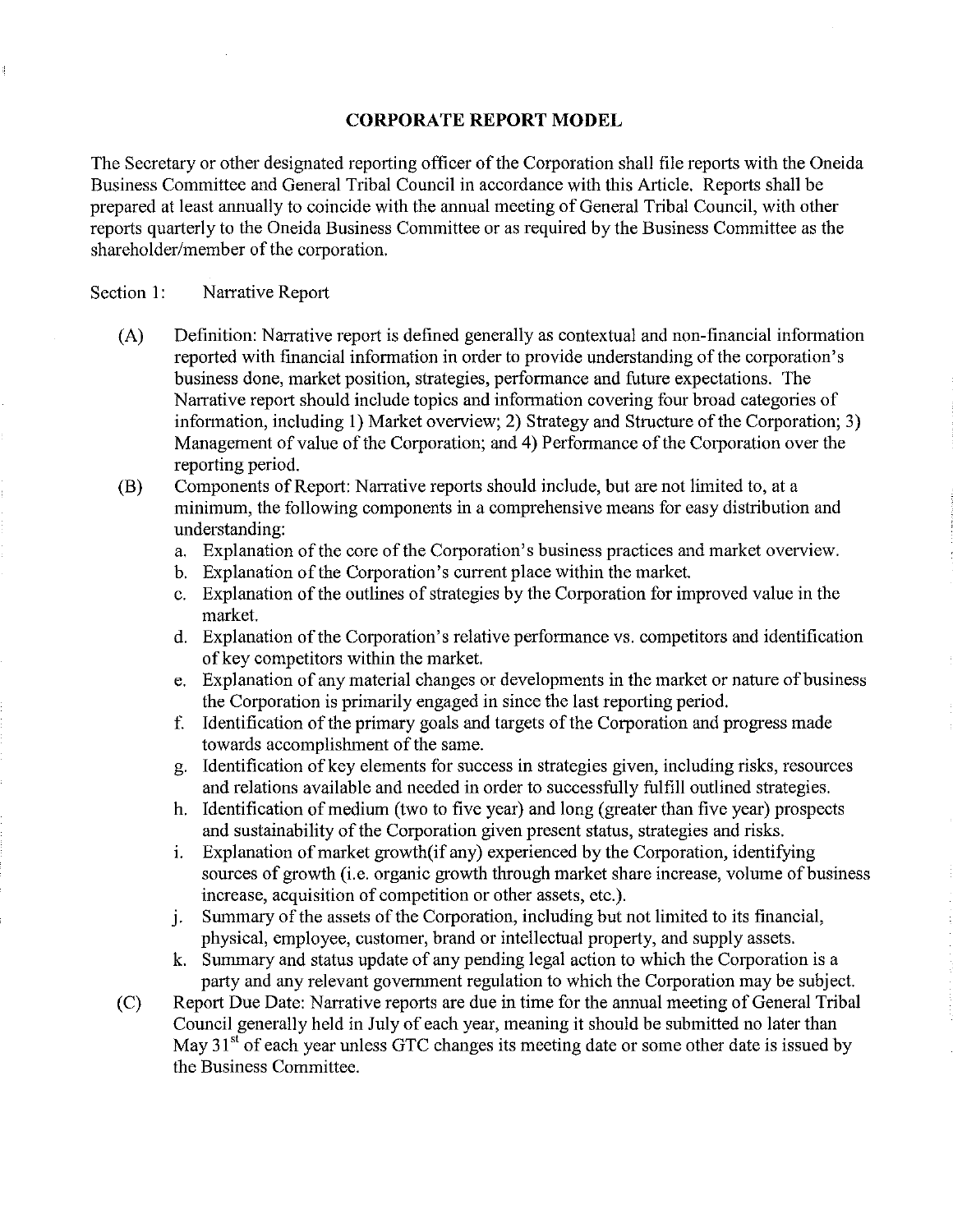(D) Narrative Report Access: The Narrative report is one submitted to the Business Committee and General Tribal Council of the Oneida Tribe. It is considered a public report and shall be made available to the public through the office of the Secretary and/or the Oneida website or other available means.

#### Section 2: Financial Report

- (A) Financial Report Defined: The Financial report is the formal record of the financial activities of the Corporation. Such statements shall be presented in a structured and understandable manner consistent with Generally Accepted Accounting Principles (GAAP).
- (B) Financial Report Content: the Financial report shall include information in the following broad categories including but not limited to: 1) an executive summary or broad overview; 2) a balance sheet of the Corporation's financial position listing assets and liabilities; 3) income statement reporting the income, expenses and general profit over the reporting period; 4) statement of retained earnings; and 5) statement of cash flow.
- (C) Financial Report Due: Financial Reports are due quarterly to the Oneida Business Committee with copies to the Oneida Treasurer and Chair of the Oneida Audit Committee and as otherwise demanded by the Oneida Business Committee as the representative owner of the Corporation.
- (D) Financial Reports are subject to an annual audit by auditors from the Oneida Tribe or by third party auditors as hired by the Oneida Tribe at the Corporation's expense detailing the fairness and accuracy of the financial reports. The audit reports shall be submitted as attachments to the financial reports as they are done and completed with each applicable reporting period.
- (E) Financial Report Access: Financial reports are proprietary and considered confidential information owned by the Oneida Tribe of Indians of Wisconsin, to be retained by the Secretary's office. Financial reports are accessible only to those authorized officers, officials and personnel of the Oneida Tribe of Indians of Wisconsin with a legal or legitimate need to know such report information. They may be disclosed with permission of the Corporation's Board and/or the Owner for economic solicitation purposes or as demanded by the Owner.

#### Section 3: Disclosure Report

- (A) Disclosure Report Defined: Disclosure reports financial and familial relationships and connections between the Corporation and other entities, as well as members of the Corporation's Board and key management personnel. Any financial or legal relationship, ownership interest, or any blood kinship within the Corporation and its financial practices or partnerships shall be detailed in a structured and easy to understand format.
- (B) Disclosure Report Content: The Disclosure report shall include, but not be limited to, the following detailed information:
	- a. Names and title of all of the Corporation's Board members' names, time in the position, and date when position shall be up for renewal or replacement (if applicable).
	- b. Names and title of all of the Corporation's key management personnel, with length of service in that position, and if under contract, when that position is up for renewal or expiration of the contract term.
	- c. Summary of any financial or familial relationship between any of the people in part a. or part b. in this Section, as well as any relationship, financial or familial with any current member of the Oneida Business Committee or any member of any regulatory body within